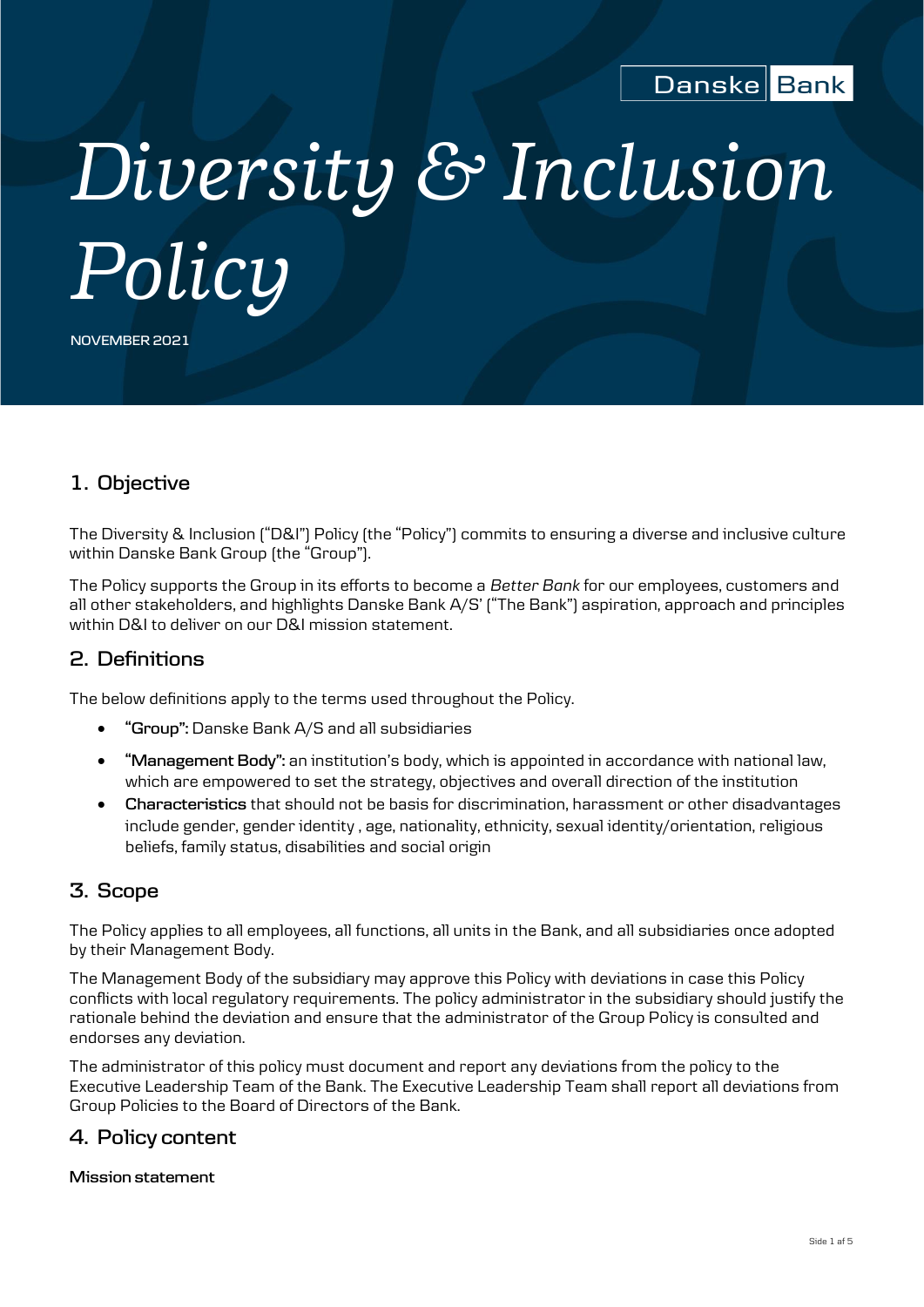We aim to promote a more diverse and inclusive culture in Danske Bank. It is business critical that we succeed, if we want to stay relevant to our customers, employees, shareholders and society in the future and it is the right thing to do.

A diverse culture is about inviting, welcoming and embracing multiple competencies, viewpoints and perspectives into our company to help us become more open and informed, and reflect the diversity of the societies we are part of.

Essentially, an inclusive culture is about nurturing a sense of belonging in the workplace. When people belong, they are comfortable with expressing themselves openly, freely and in their own voice and feel empowered to make a difference.

A diverse and inclusive culture will create equal opportunities for our employees and value for us as a workplace and a business. It will unlock the full potential of our employees, provide us with a competitive edge and help us become a better bank for all our stakeholders.

#### **Approach**

The Executive Leadership Team owns the responsibility for the Bank advancing within Diversity and Inclusion. At Group level, the development of the strategy and the agenda is delegated to a D&I Council, consisting of senior leaders from across the Group. At unit and country level, leaders will - with the support of D&I Leads ("change agents") - ensure operational focus, development and delivery on the agenda.

A set of D&I targets have been defined for 2023, supported by a number of initiatives to sustain fulfilment of the agenda. The targets are defined on a Group level and cascaded to units and countries to ensure local adoption and delivery.

#### **Principles**

Danske Bank has committed to several principles in this Policy to step-change the transformation across the Group. The D&I agenda is dynamic and therefore the focus areas supporting each principle reflect what we strive for currently.

#### **Diversity**

**Principle 1:** The Bank is committed to improving diversity across all characteristics as these are important levers to broaden our thinking and perspectives.

We are in particular committed to increasing the share of the underrepresented gender (e.g. women) in leadership as the equal gender split in the general workforce is not reflected across leadership levels.

We want to achieve this by strengthening D&I perspectives in our HR processes, e.g. with a key focus on the gender composition in both our recruitment- and selection process, performance management process and when preparing the pipeline of talents and successors for key positions, in order to make this as balanced as possible.

In addition, the Bank strives towards an adequate diversity in terms of gender among the members of the Board of Directors. Furthermore, we ensure diversity in their qualifications and competencies. It is a prerequisite that collectively the members of the Board of Directors shall have sufficient knowledge, professional competencies and experience to understand the Group's activities and the related risks.

#### **Equality**

Danske Bank A/S · CVR-nr. 61 12 62 28 · København *Danske Bank A/S · CVR-nr. 61 12 62 28 - København*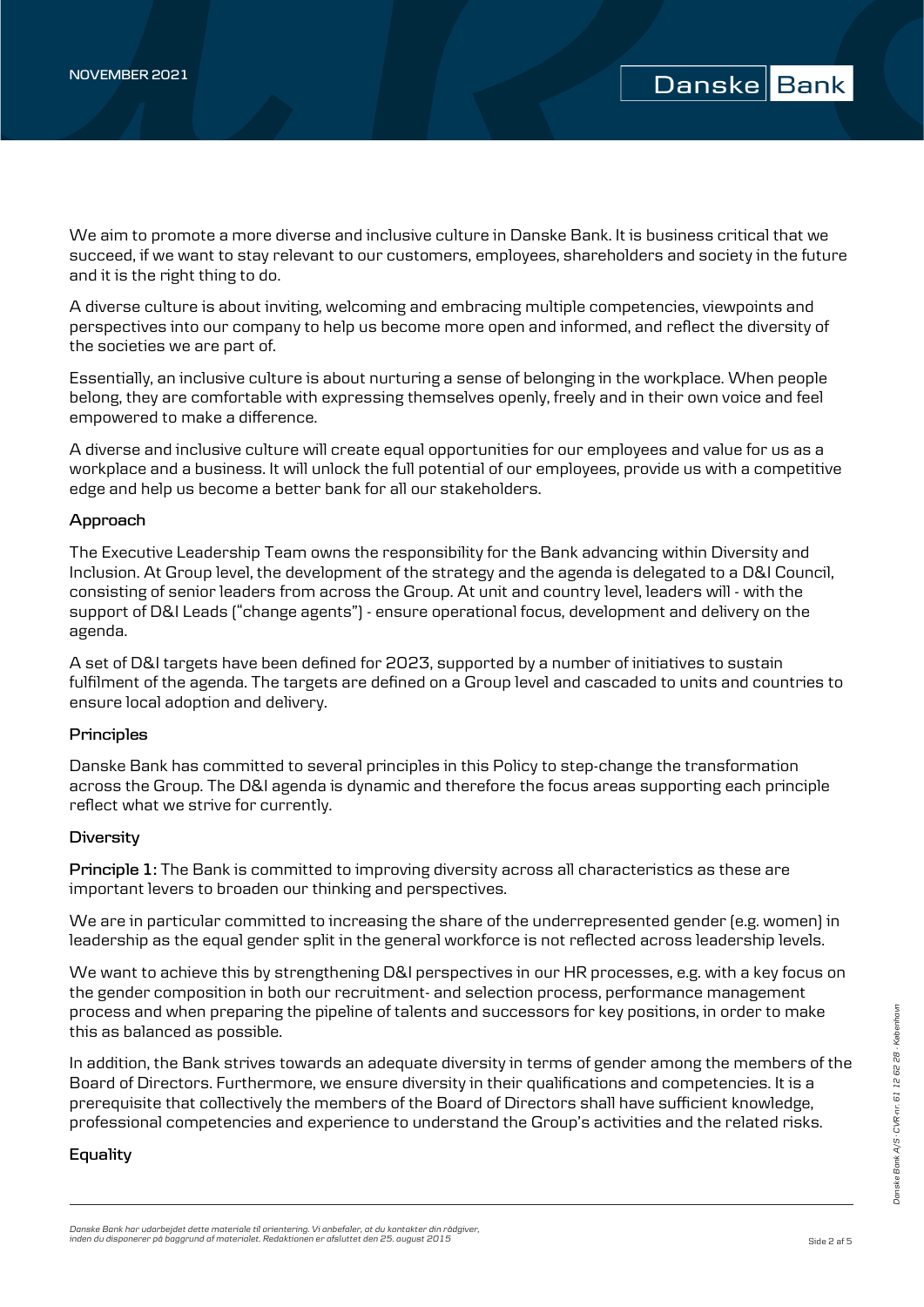**Principle 2:** The Bank is committed to ensuring that all employees are provided with equal opportunities and terms throughout the entire employee life cycle, be it general working conditions, pay or career development.

We want to obtain this by having the right policies and daily practices in place, and by ensuring that HR processes are designed in a way that helps leaders focus and deliver on D&I perspectives. Where appropriate, the Bank also monitors that employees are provided with equal terms and we report and act if any discrepancies are identified within relevant areas.

#### **Inclusion**

**Principle 3:** The Bank has a zero tolerance against any kind of bullying, harassment and discrimination and is committed to creating an inclusive culture free from these behaviors.

All individuals should feel they belong, be comfortable with expressing themselves openly, freely and in their own voice and feel empowered to make a difference. It is therefore expected from both leaders and employees to demonstrate an inclusive attitude and behave in daily practices in such a way that builds and fosters an inclusive culture. This is e.g. also why we support and encourage the establishment of Employee Resource Groups, voluntary, employee-led groups that help foster a diverse and inclusive workplace.

Further, the Group strives at offering flexibility and cater for different life situations in order to retain employees during the times in which this may be needed, e.g. through working from home, part-time employment, equal parental leave arrangements or similar.

#### **Follow-up & reporting**

Overall, the Executive Leadership Team and the D&I Council shape and set the standards for the Group D&I agenda. Furthermore, they monitor and closely follow progress on the 2023 targets and ambitions to ensure the right focus and efforts.

The specific initiatives initiated across the Group and the reporting on targets are described in the Sustainability Report and Sustainability Fact Book.

#### **Responsibilities**

It is everybody's responsibility to contribute to creating a diverse and inclusive culture. It is expected of all employees to behave in a way that is respectful of other colleagues and to acknowledge that we are different. Actions and behavior can be interpreted as harassment even if it was not the intent. It is also expected that all leaders and employees proactively counteract and stop any direct or indirect bullying, harassment or discrimination.

Danske Bank has a governance process in place ensuring that any violation of the Policy principles will be managed appropriately.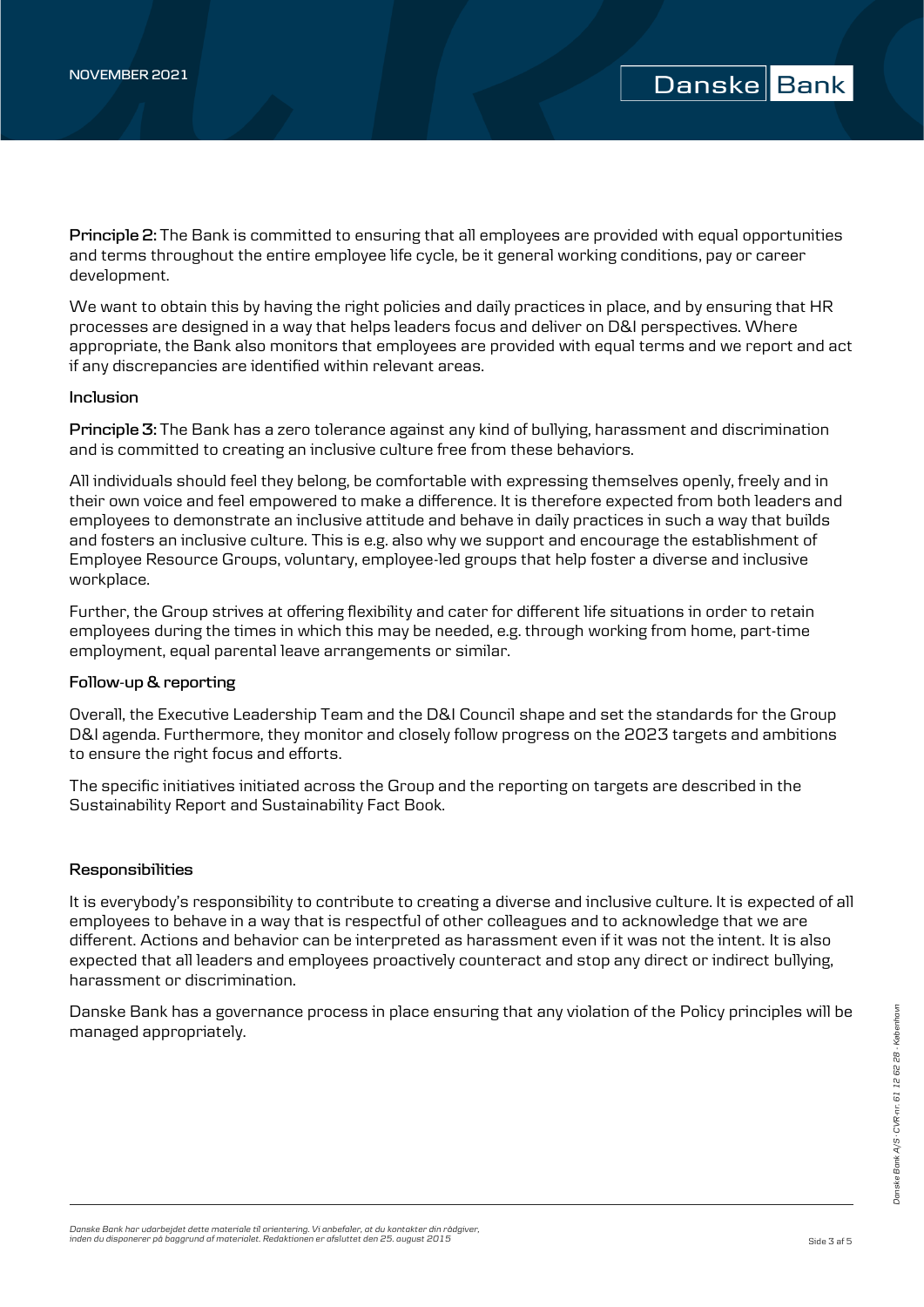